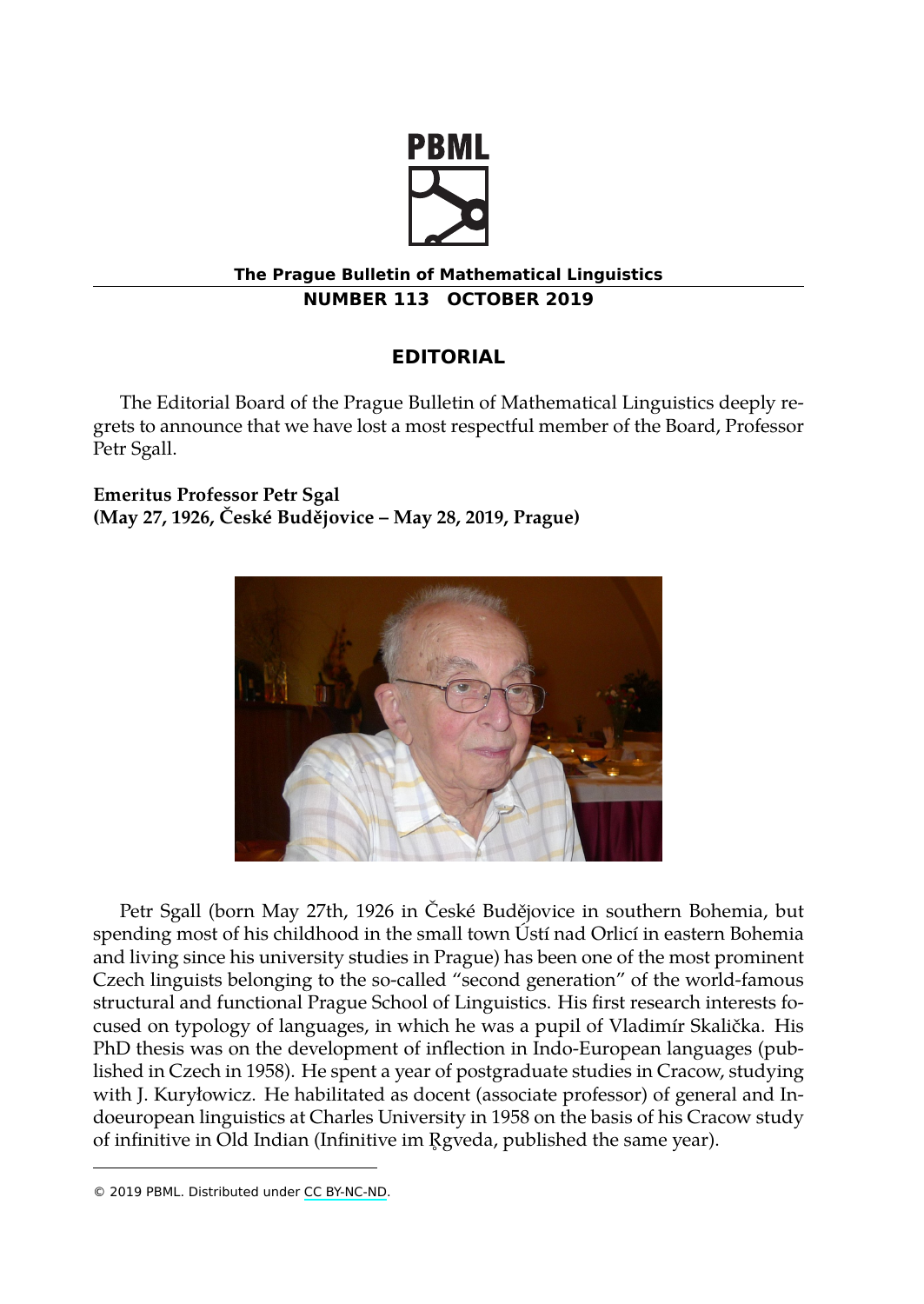Since his beginnings, he was always deeply interested in the exceptional situation of Czech language where alongside with the standard form of language there exists a form of Czech that is usually called , Common Czech' (as it is not restricted to some geographical area as dialects are) and that is used by most Czech speakers in everyday communication. In this view he was influenced by the work of Bohuslav Havránek on functional stratification of Czech.

At the beginning of the 1960s, Sgall was one of the first European scholars who got acquainted with the emerging new linguistic paradigm, Chomskyan generative grammar. On the one hand, he immediately understood the importance of an explicit description of language, but at the same time, he was aware that the generative approach as presented in the early days of transformational grammar, lacks a due regard to the functions of language (at this point we want to recall his perspicacious analysis of Prague School functionalism in his paper published in 1964 in the renewed series Prague Linguistic Circle Papers (pre-war TLCP), the Travaux linguistiques de Prague Vol. I in 1964. Based on the Praguian tenets, Sgall formulated and developed an original framework of generative description of language, the so-called Functional Generative Description (FGD). His papers in the early sixties and his book presenting FGD (Generativní popis jazyka a česká deklinace [Generative description of Czech and Czech declension], Prague: Academia, 1967) were the foundation stones of an original school of theoretical and computational linguistics that has been alive and flourishing in Prague since then. Sgall's innovative approach builds on three main pillars: (i) dependency syntax, (ii) information structure as an integral part of the underlying linguistic structure, and (iii) due regard to the distinction between linguistic meaning and cognitive content.

Petr Sgall has proved also outstanding organizational skills. In 1959, he founded a small subdepartment of mathematical linguistics (called then , algebraic', to get distinguished from the traditional quantitative linguistics) and theory of machine translation at the Faculty of Arts of Charles University, followed by a foundation of a small group of computational linguistics also at the Faculty of Mathematics and Physics (in 1960) of the same University. In 1968, the two groups were integrated under his leadership into the Laboratory of Algebraic Linguistics, attached to the Faculty of Arts. This Laboratory, due to the political changes in the country caused by Russialed invasion, had, unfortunately, a very short life-span. In 1972, Sgall faced a forced dismission from the University for political reasons, and the whole group was eventually doomed to be dissolved. Fortunately, thanks to a group of brave colleagues and friends at the Faculty of Mathematics and Physics, he and his collaborators were transferred to this Faculty, less closely watched (by guardians of ideology) than was the domain of the Humanities. Even there, however, the conditions were not at all easy for him - for several years, the Communist Party decision for the group to disappear was in power, the number of Sgall's collaborators was harshly reduced and many obstacles were laid in the way of research in computational linguistics as such. Sgall himself was deprived of possibilities to teach, supervise students, travel to the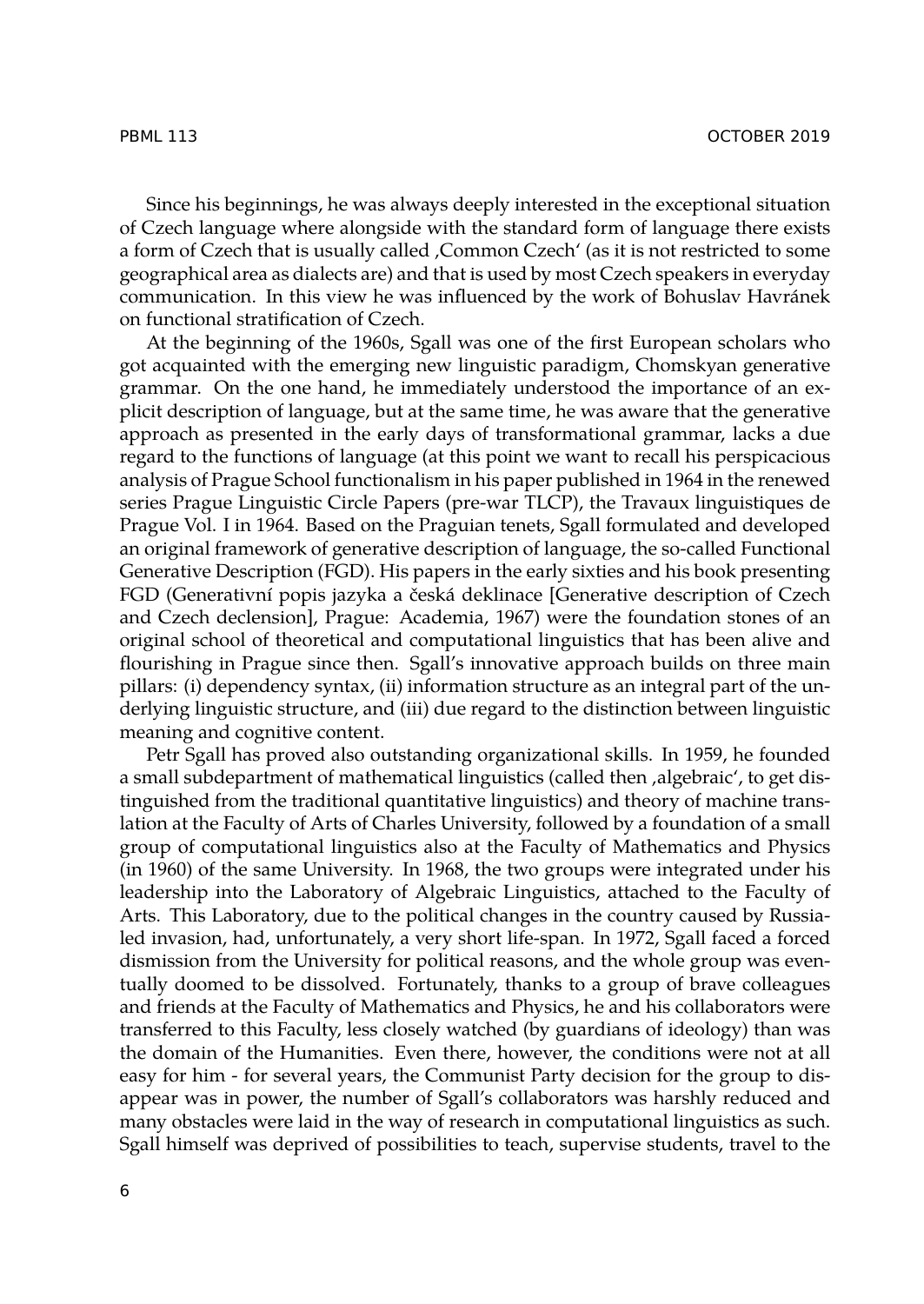West, attend conferences there, and only slowly and gradually he could resume some of his activities in the 1980s. Nevertheless, not only the core of the research group continued working in contact with Western centres and their leading personalities (as evidenced above all by the contributions to his Festschrift edited by Jacob Mey and published by John Benjamins in 1986), but it was also possible to help three other immediately endangered colleagues to survive at the University.

The years after the political changes in our country in 1989 have brought him a due satisfaction after the previous years of suppression: a possibility of a 5-month stay as a research fellow at the Netherlands Institute of Advanced Studies in Wassenaar (a standing invitation he has had for many years but which he was not allowed to accept for political reasons), the membership in the prestigious Academia Europaea, the International Research Prize of Alexander von Humboldt in 1992, a visiting professorship at the University in Vienna in 1993, the Prize of the Czech Minister of Education in the same year, a honorary doctorate at the Institut National des Langues et Civilisations Orientales in Paris in 1995 and at the Hamburg University in 1998 and an honorary membership in the Linguistic Society of America in 2002, not to speak about numbers of invitations for lectures and conferences in the whole world, from the U.S.A. to Malaysia and Japan. As a Professor Emeritus of Charles University since 1995, he was still actively involved for many years in teaching and supervising PhD students, in participating at Czech and international research projects and in chairing the Scientific Board of the Vilém Mathesius Center he helped to found in 1992.

Petr Sgall was also among those who helped to revive the Prague Linguistic Circle already in 1988 and has a substantial share in reviving also the book series Travaux de Cercle linguistique de Prague (under a parallel title Prague Linguistic Circle Papers), the first volume of which appeared in 1995 (published in Amsterdam by John Benjamins Publ. Company).

As a founder of computational linguistics in Prague (and in the whole of former Czechoslovakia), Sgall has always been very sensitive to balancing the formal and empirical aspects of that interdisciplinary domain. At the same time, he has been always open to new directions; his subtle sense for the development of linguistic research is reflected by his participation in conceiving and constructing the Prague Dependency Treebank (PDT), a syntactically annotated subset of the Czech National Corpus. The firm theoretical basis of this annotation (using Sgall's functional generative description), its comprehensiveness, and consistency have made PDT one of the most frequently referred to and highly appreciated present-day corpus projects in the world.

With his research activities based on a true Praguian functional approach, he thus more than made up for his negative attitudes published in the beginning of the fifties, a revolutionary and rash approach to which he was inspired by his wartime experience (his father died in Auschwitz, as did eleven of his closest relatives, and Petr Sgall himself spent some months in a labour camp) and ill-advised by some of his tutors. Let us remind in this connection e.g. his review of three American volumes devoted to the Prague School published in 1978 in the Prague Bulletin of Mathematical Linguis-